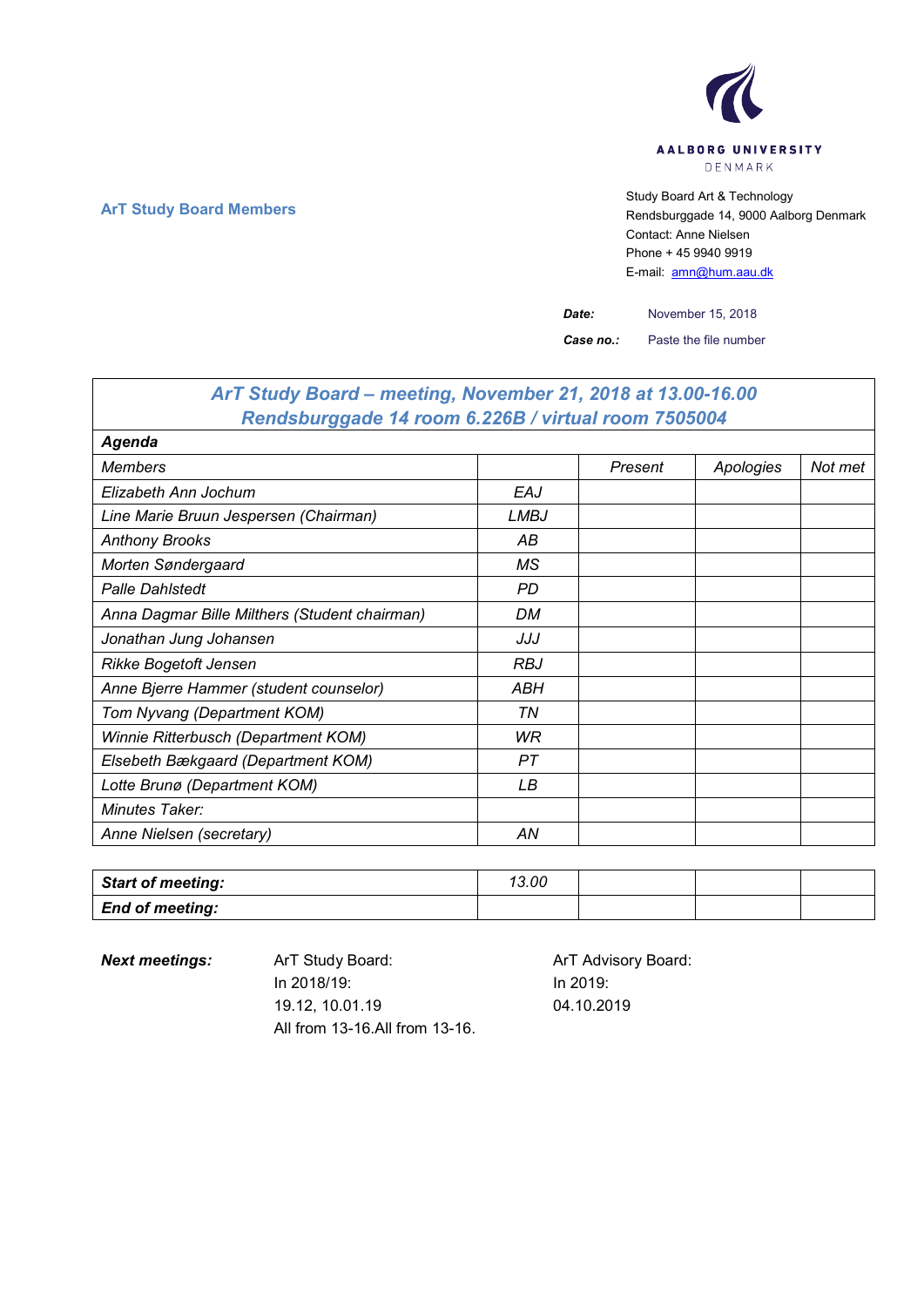| Items:         |                                                                                                                                                      |
|----------------|------------------------------------------------------------------------------------------------------------------------------------------------------|
| 1.             | Approval of Agenda 21.11.2018                                                                                                                        |
|                |                                                                                                                                                      |
| 2.             | Approval of Minutes 19.09.2018 and 23.10.2018 (attached)                                                                                             |
|                |                                                                                                                                                      |
| 3.             | News:                                                                                                                                                |
| 3.a.           | <b>Chair of Study Board (LMBJ)</b>                                                                                                                   |
|                | <b>Advisory board meeting</b><br>$\bullet$<br>Language requirements<br>$\bullet$                                                                     |
|                | Budget - economy<br>$\bullet$                                                                                                                        |
|                |                                                                                                                                                      |
| 3.b.           | <b>Students (DM)</b>                                                                                                                                 |
|                |                                                                                                                                                      |
| 3.c.           | <b>Students Supervisors (ABH/RBJ)</b>                                                                                                                |
|                |                                                                                                                                                      |
| 3.d.           | <b>Head of Study (TN/WBR)</b>                                                                                                                        |
|                |                                                                                                                                                      |
| 4.             | Study Board Report 2018. Discussion and approval of action points. (LMBJ) (Bilag:<br>Studienævnsrapport + forslag til justering konfrontationstimer) |
|                |                                                                                                                                                      |
| 5 <sub>1</sub> |                                                                                                                                                      |
|                | Money Budget 2019. Discussion and approval (bilag: forslag til godkendelse)                                                                          |
|                |                                                                                                                                                      |
| 6.             | Study environment. Plan of Action. Approval of the plan. (LMBJ) (Bilag: Study Environment                                                            |
|                | action plan)                                                                                                                                         |
| 7.             |                                                                                                                                                      |
|                | Strategy and Action plan 2018-2021: Discussion of draft (LMBJ) (Bilag: Strategy and Action<br>plan draft)                                            |
|                |                                                                                                                                                      |
| 8.             | Re-exam procedures (EAJ)                                                                                                                             |
|                |                                                                                                                                                      |
| 9.             | Template for evaluation (LMBJ) (Bilag: evaluerings formular)                                                                                         |
|                |                                                                                                                                                      |
|                |                                                                                                                                                      |
| 10.            | Future procedures for creating the semester description (MS)                                                                                         |
|                |                                                                                                                                                      |
| 11.            | <b>Next meeting</b>                                                                                                                                  |